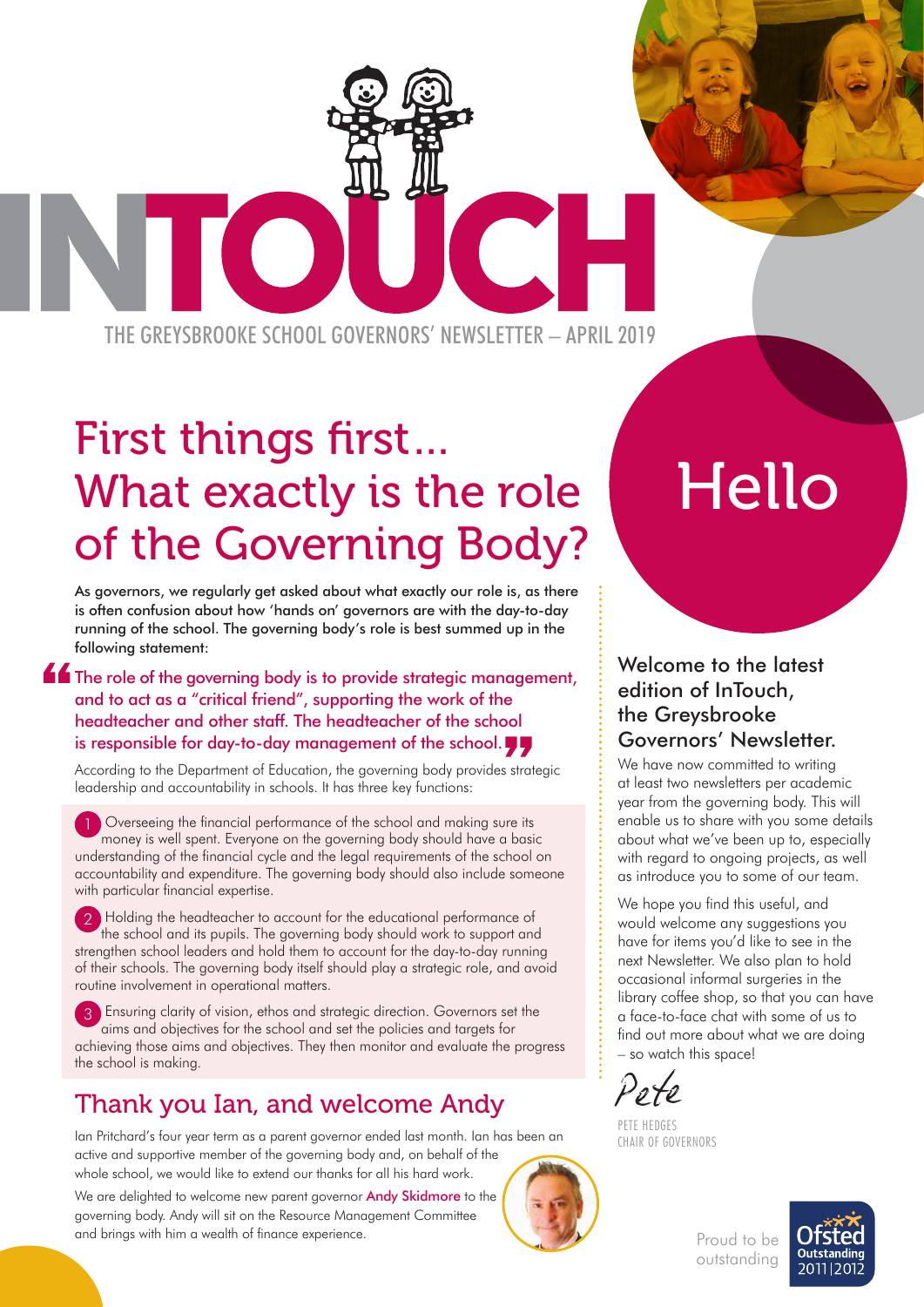# Our school strategy

To ensure we fulfil our role with the third function, the governing body were keen to work towards setting the school's overall strategic framework, including its vision and strategic priorities. We have overall responsibility for setting and implementing the school's culture, values and ethos, and needed to be clear about what this looked like.

### Where did we start?

A series of workshops took place with governors and senior leaders from the school, where we carried out an extensive analysis of our strengths, weaknesses, opportunities and threats, examined our current situation, and began to try and articulate what our vision for the future of Greysbrooke should be. Specifically, our brief was to:

- 1. Ensure the school had a clear vision articulated in a specific written statement
- 2. Ensure there was a strategy in place for achieving this vision
- 3. Set and safeguard an ethos of high expectations
- 4. Foster a common culture, values and ethos across the school

## What did we create?

Following the workshops, we created a clear, ambitious vision and strategy, and broke this down into four main areas, to help us focus and monitor impact.

We then restructured the governing body and its committees into these four specific areas, setting guidance and objectives for each.

We are now in the process of aligning the school development plan with this strategy and setting ourselves one year, three year and five year targets to help keep us all on track.

The process was challenging but also inspiring. It helped us realise the strong foundations that are already in place at Greysbrooke, and how with structure and focus, we can achieve our ambitious goals. It also allowed us to work closely with the senior leaders and staff, ensuring a collaborative approach to planning for the future of the school.

### **VISION:** We will consistently be an exceptional provider of educational excellence and enrichment opportunities

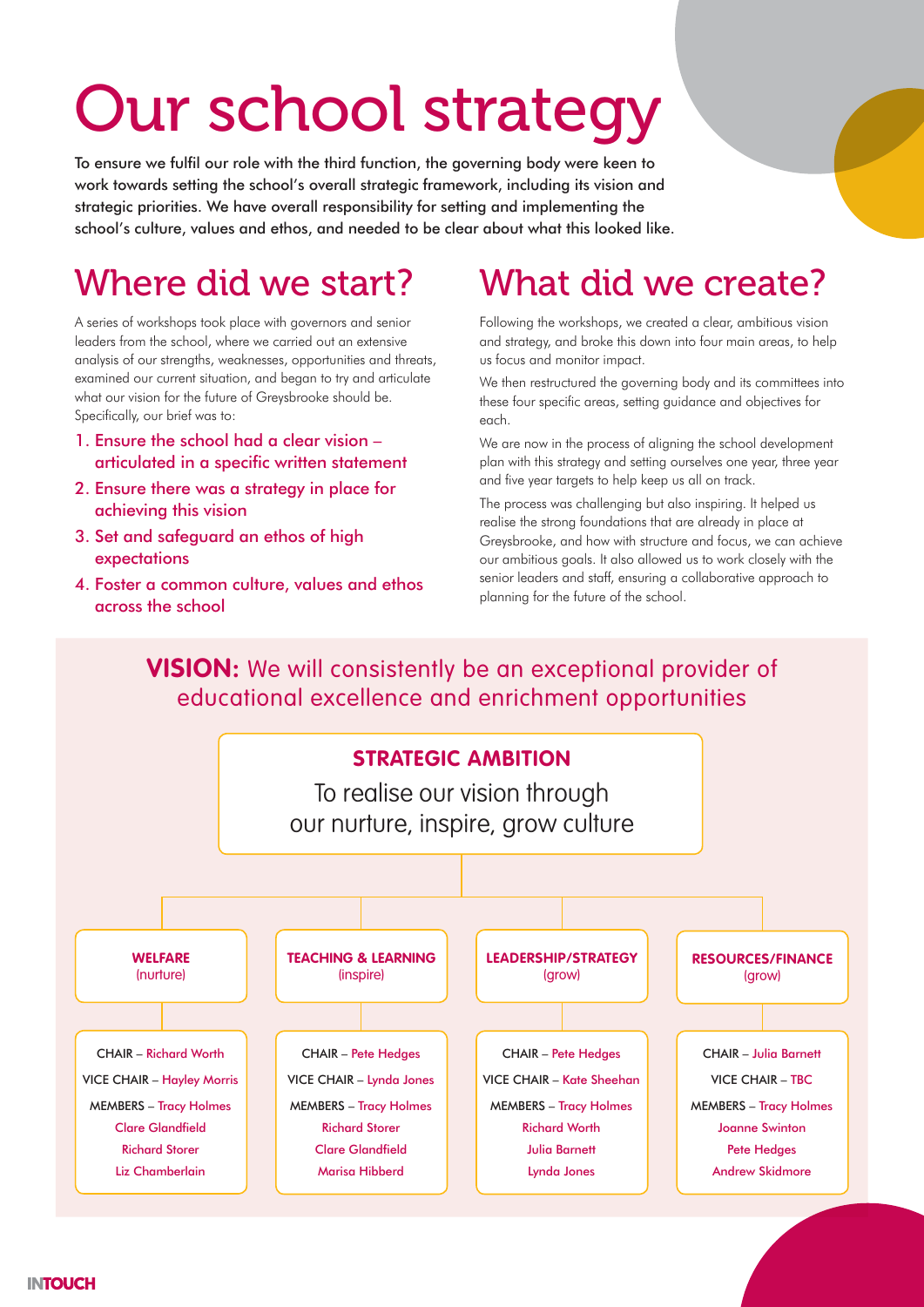# SPOTLIGHT ON ... Parent Governor Hayley

Parent governors play a vital role on the governing body, holding the unique position of having a parental viewpoint of the school. Through their children, they have a first hand experience of the delivery of the curriculum, and how the school is perceived from the 'consumers' point of view. This enables parent governors to bring a different perspective to the strategic management of the school.

We really value parents' views at Greysbrooke, and actually have four Greysbrooke parents on the governing body - Hayley Morris, Joanne Swinton, Kate Sheehan and Andy Skidmore.

This role can be really challenging - our parent governors are very conscious that they are representative parents rather than representatives of parents, but we believe they do a fantastic job in helping keep the governing body in tune with the local community, parental views and children's feedback. We thought it would be useful to get to know your parent governors a bit better, so in this edition, we've interviewed Hayley Morris to find out more about her role on the governing body. Hayley is Mum to Austin in Year 2.

#### WHY DID YOU WANT TO BE A GOVERNOR?

I believe Greysbrooke is a wonderful place for our children to learn and flourish. It has a strong ethos with core nurturing values and a committed team of staff and teachers.

This provides firm foundations to ensure high standards of achievement for all children and future excellence of the school. As a former pupil and with my eldest son now attending, and likely his younger brother in a few years, I wanted to provide support in any way possible to the school's continuous improvement.

#### WHAT IS YOUR ROLE ON THE BOARD?

I am a parent governor, of which the role and responsibilities are no different from those of other governors, however,

I bring a parental perspective to the issues discussed. Understanding parents' opinion helps the Board to make good decisions and helps guarantee that there is a link between governance and the parent community.

I am Vice Chair of the Welfare Committee and have a link governor role for Safeguarding, Child Protection and Prevent. This means I act as the link or liaison between the governing body and these specific aspects of the school.

#### HOW LONG HAVE YOU BEEN A GOVERNOR?

1.5 years, the governing body is very active and so time has flown!

#### WHAT DO YOU ENJOY?

I feel fortunate to have this opportunity. I've enjoyed building relationships and networks within the school, with parents and the wider community, as well as gaining new skills and knowledge.

#### WHAT HAVE YOU LEARNT?

A huge amount and it's on-going. There is so much information to acquire to enable effective governance - gaining an understanding of the curriculum, data analysis and the processes and terminology used within education, as well as increasing knowledge of national and local polices and legislation to try and link this to where our school fits into the bigger picture. An excellent resource has been the NGA (National Governance Association), an independent charity representing and supporting governors by providing guidance, research and training. The governing body and staff have also been extremely supportive.

#### WHAT DO YOU FIND MOST CHALLENGING?

The time commitment required to be able to help the school effectively. We have at least 3 full governing body meetings a year – there can be a lot of papers to read in

preparation! Plus other committee and ad hoc meetings, training, and school visits. Balancing the role with life and family commitments can be challenging at times.

#### WHAT DO YOU FIND MOST REWARDING?

The satisfaction that I'm helping to shape the future of children at the school by playing a part in improving their educational journey, and supporting staff and parents.

It is a privilege to act as a parent governor at Greysbrooke School.

#### WHAT IMPACT DO YOU THINK YOU'VE

HAD SO FAR?

I hope that my professional knowledge in Learning and Development and HR is beneficial to the governing body and staff but I think much of the impact has been made collectively as a team.

If you have any questions for Hayley, or any of the other parent governors,

feel free to speak to them on the playground, or contact directly by email. (See website for email addresses).